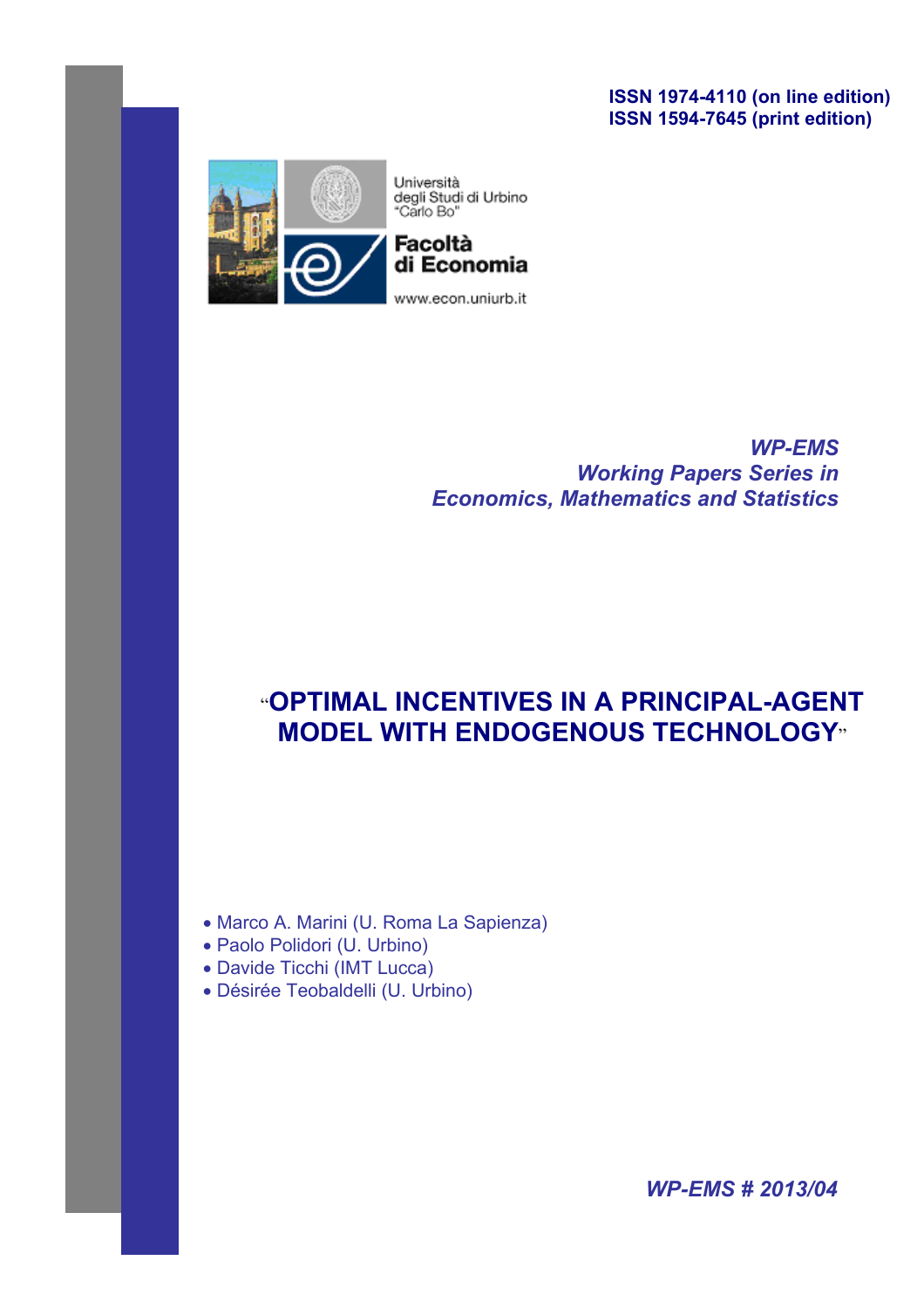# Optimal Incentives in a Principal-Agent Model with Endogenous Technology

Marco A. Marini Sapienza University of Rome

> Désirée Teobaldelli University of Urbino

Paolo Polidori University of Urbino

Davide Ticchi IMT Lucca

#### Abstract

One of the standard predictions of the agency theory is that more incentives can be given to agents with lower risk aversion. In this paper we show that this relationship may be absent or reversed when the technology is endogenous and projects with a higher efficiency are also riskier. Using a modified version of the Holmstrom and Milgrom's (1987) framework, we obtain that lower agent's risk aversion unambiguously leads to higher incentives when the technology function linking efficiency and riskiness is elastic, while the risk aversion-incentive relationship can be positive when this function is rigid.

Keywords: principal-agent; incentives; risk aversion; endogenous technology. JEL Classification: D82.

Marco A. Marini: Sapienza University of Rome. E-mail: marini@dis.uniroma1.it. Paolo Polidori: University of Urbino. E-mail: paolo.polidori@uniurb.it. Désirée Teobaldelli. University of Urbino. Email: desiree.teobaldelli@uniurb.it. Davide Ticchi (corresponding author): IMT Institute for Advanced Studies Lucca. Address: Piazza San Ponziano, 6, 55100 Lucca (Italy). Tel: (39)05834326711. Fax: (39)05834326565. E-mail: davide.ticchi@imtlucca.it.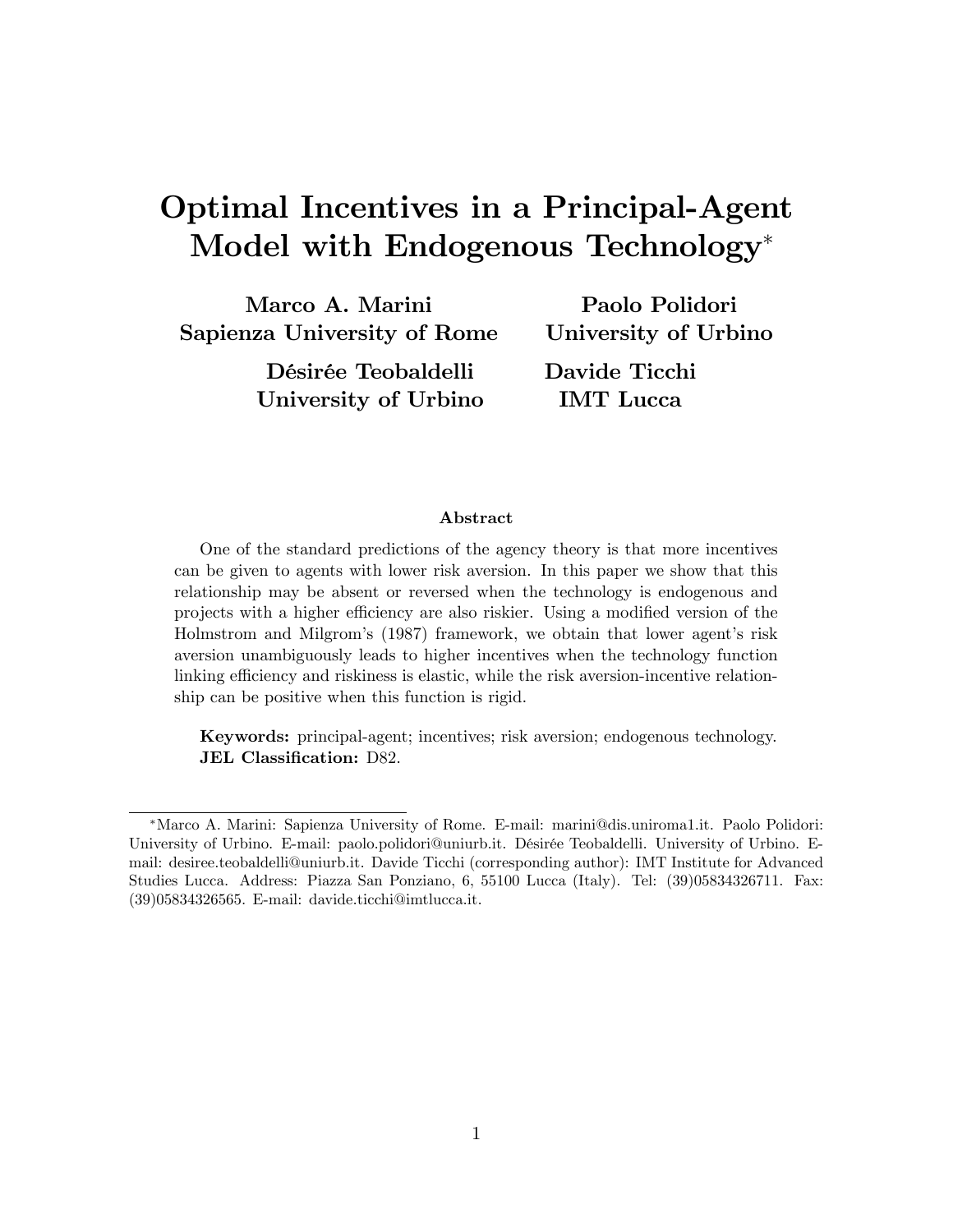### 1 Introduction

One of the main features of the agency theory is the trade-off between incentives and insurance. A standard result is that, other things equal, more uncertainty should increase the gains from insuring the agent and reduce the pay-for-performance sensitivity. This is because pay-for-performance contracts induce the (risk-averse) agent to exert more effort but also imply higher wage costs when risk increases. Moreover, in the standard principal-agent framework, a lower risk aversion of the agent allows the principal to provide more incentives by making the payment of the agent more related to output.

The empirical works testing the link between uncertainty and the provision of incentives have found mixing results (e.g., Rao and Hanumantha, 1971; Allen and Lueck, 1995; Aggarwal and Samwick, 1999; Core and Guay 2002; Wulf, 2007). In many cases, the empirical Öndings are even in contradiction with the standard predictions of the theory as they document a positive (rather than negative) correlation between observed measures of uncertainty and the provision of incentives (see Prendergast, 2002, for an extensive discussion on this point).

In this paper we analyze the effect of variations in the agent's risk aversion on the pay-for-performance sensitivity when the principal can choose among many technologies (or projects) that differ for their riskiness and efficiency. In particular, we use a modified version of the principal-agent framework of Holmstrom and Milgrom (1987) where the principal also chooses the technology employed and riskier technologies are assumed to be more efficient.

We obtain that a lower risk aversion of the agent has not only the standard direct positive effect on incentives but it also generates an indirect effect on the pay-for-performance sensitivity through the change of the technology employed. Indeed, a lower agent's risk aversion makes it optimal for the principal the adoption of a riskier and a more efficient technology. While the higher efficiency of the technology allows the principal to give more incentives to the agent (so reinforcing the direct effect), its higher riskiness makes the provision of incentives more costly which works in the direction of reducing the optimal degree of the pay-for-performance sensitivity. Therefore, the final effect of the agent's risk aversion on incentives will generally be ambiguous.

We then characterize the conditions under which the sign of this relationship is definite. When the technology function describing the link between riskiness and efficiency is elastic, the effect on incentives generated by the higher efficiency of the new technology is greater than the one induced by the higher riskiness. Therefore, the net indirect effect reinforces the direct effect and leads to an increase of the share of output paid to the agent. When instead the technology function is rigid, the effect on incentives due to higher riskiness of the new technology dominates the one caused by the increased efficiency as the increased efficiency is small relative to the increased riskiness. In this case, the final effect of risk aversion on the pay-for-performance sensitivity will generally be ambiguous; and when the increased riskiness of the new technology is sufficiently strong, a lower risk aversion may lead to a decrease in pay-for-performance sensitivity.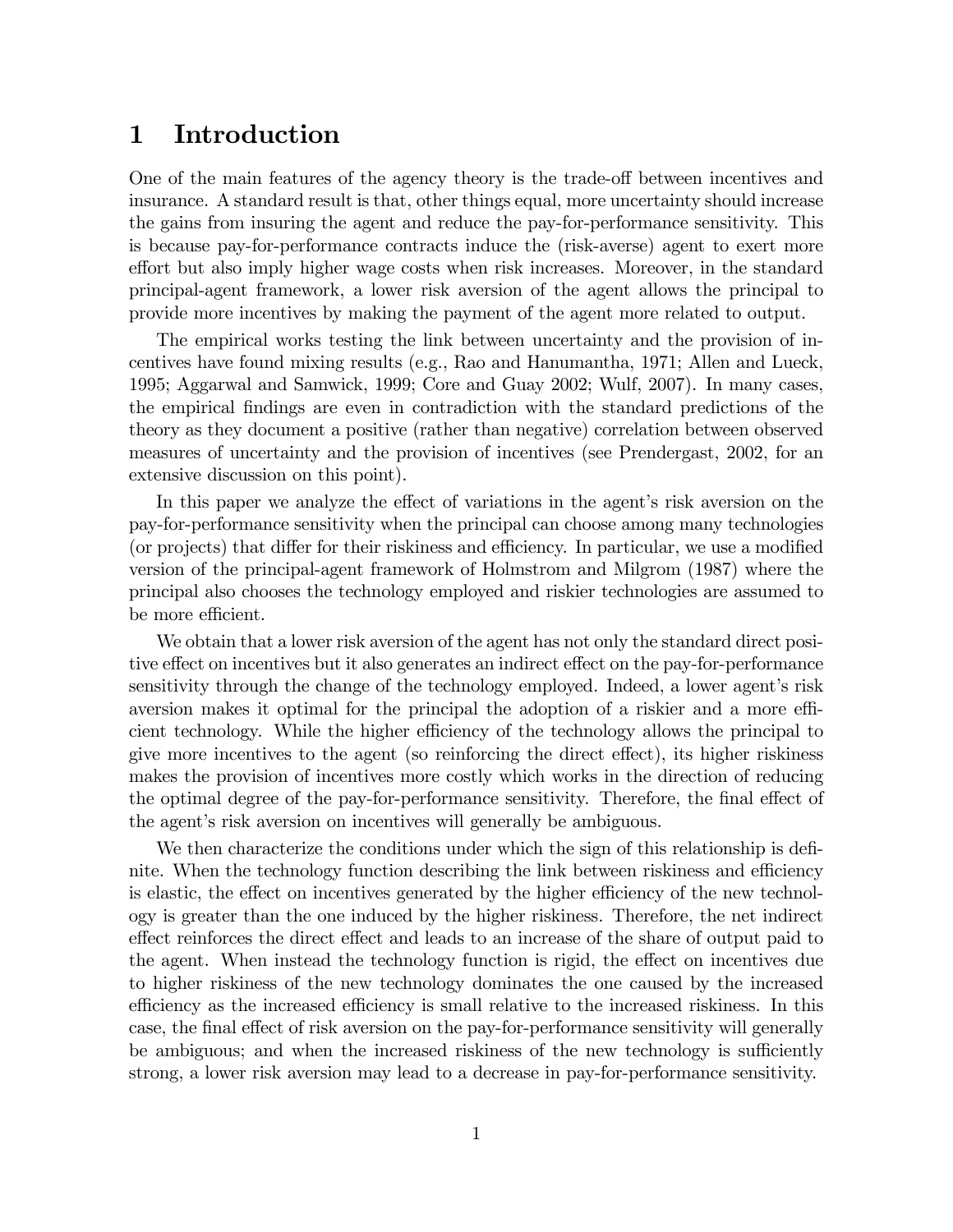This paper is closely related to the strand of the literature on endogenous matching between a principal and an agent. Some papers (e.g., Legros and Newman, 2007; Serfes, 2005, 2008; Wright, 2004) obtain that more averse agents should end up matching with riskier firms in equilibrium. Li and Ueda (2009) propose an endogenous matching model where firms have different levels of riskiness and agents differ in productivity. They obtain that safer firms offer high-powered incentives schemes and riskier firms contracts are characterized by a lower pay-for-performance sensitivity. The result is that in equilibrium safer Örms should be matched with more productive agents.

Our paper is also related to the literature investigating the link between risk aversion and incentives. For example, Grund and Sliwka (2010) find evidence that a higher agent's risk aversion has a negative impact on the probability that the payment scheme is performance contingent. Recent laboratory experiments (e.g., Cadsby et al. 2009) highlight the fact that usually agents adapt efforts to reduce their risk exposure affecting, in such a way, their final productivity. This confirms that the principal may have an interest to select different technologies to cope with different degrees of agent's risk aversion.

The paper is organized as follows. In Section 2 we describe the framework and Section 3 provides the solution of the model. Section 4 presents the comparative statics analysis of the effect of a reduction of the agent's risk aversion on incentives. Section 5 concludes.

#### 2 The Framework

We consider a moral hazard model as in Holmstrom and Milgrom (1987). The principal owns the technology and is risk neutral. The agent is risk averse and has a constant absolute risk aversion (CARA) utility function with a coefficient of absolute risk aversion equal to r. Total output is equal to

$$
y = e + \varepsilon,\tag{1}
$$

where e is the agent's action (e.g., effort) and  $\varepsilon$  is an (unobservable) random variable normally distributed with zero mean and variance  $\sigma^2$ . The technology is characterized by quadratic costs, so that the agent's cost of action is

$$
c(e) = \frac{k}{2}e^2,\tag{2}
$$

where  $k$  is a constant representing the efficiency of the technology employed. Better technologies are characterized by a lower  $k$  and vice-versa. The agent's reservation utility is equal to  $\delta$ .

We here modify the Holmstrom and Milgrom's framework by assuming the existence of a given set of technologies (or projects) with different levels of efficiency and riskiness among which the principal can choose. In particular, we assume a trade-off between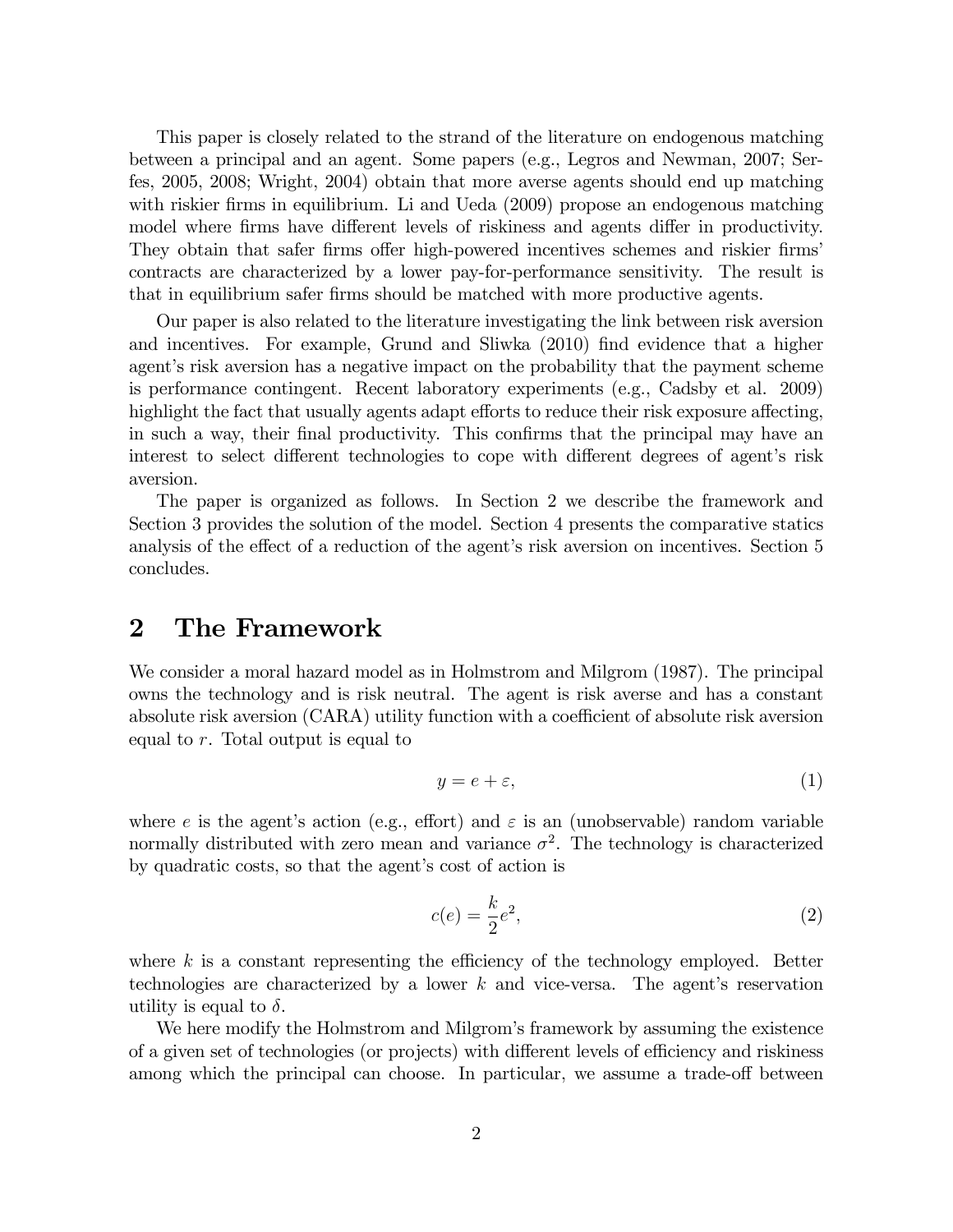efficiency and riskiness so that technologies with a higher volatility  $\sigma^2$  also have a lower marginal cost of effort, i.e.,

$$
k \equiv k(\sigma^2) \quad \text{with} \quad k' \equiv \frac{dk}{d\sigma^2} < 0,\tag{3}
$$

where  $k > 0$  for all  $\sigma^2 \in (0, \infty)$ . For simplicity,  $k(\cdot)$  is assumed to be a function continuous and differentiable in  $\sigma^2$ .

In this framework, the principal decides the optimal technology and the agent's payment scheme; then, the agent optimally chooses the action. In the next sections, we determine these choices and analyze the effects of a variation of the agents' risk aversion on the optimal payment scheme of the agent.

### 3 The Equilibrium

We solve the problem by determining the optimal payment scheme and the agent's action for a given technology.<sup>1</sup> Then, we determine the optimal technology choice of the principal.

Holmstrom and Milgrom (1987) show that a linear payment is optimal in the above framework, so that the agent's payoff can be written as  $s(y) = \beta y + \alpha$ , where  $\alpha$  and  $\beta$  are constants optimally chosen by the principal that have to be determined. Taking into account  $(1)$ ,  $(2)$  and the distribution of the shock, the agent's expected utility is

$$
E\{-\exp\{-r[s(y)-c(e)]\}\} = -\exp\{-r[\beta e + \alpha - (1/2)ke^2 - (1/2)r\beta^2\sigma^2]\},\,
$$

and therefore his maximization problem can be written as

$$
\max_{e} \ \beta e + \alpha - (1/2)ke^2 - (1/2)r\beta^2\sigma^2. \tag{4}
$$

The first order condition of this problem is  $\beta = ek$ . Substituting this condition into (4) and then setting the expression (the agent's certainty equivalent) equal to  $\delta$  gives  $\alpha = -(1/2)ke^2 + (1/2)r\beta^2\sigma^2 + \delta$ . Hence, the principal's maximization problem becomes

$$
\max_{e} \ \pi = E[y - s(y)] = e - (1/2)ke^2 - (1/2)rk^2e^2\sigma^2 - \delta,\tag{5}
$$

which gives the following well-known second best solution for the agent's  $\arctan^2$ 

$$
e^* = \frac{1}{k(1 + rk\sigma^2)}.\tag{6}
$$

<sup>&</sup>lt;sup>1</sup>We here omit some details of the analysis as the complete description of the solution can be found in Holmstrom and Milgrom (1987).

<sup>&</sup>lt;sup>2</sup>The first order condition of problem (5) is  $d\pi/de = 1 - ke - rk^2e\sigma^2 = 0$  and the second order condition is always satisfied as  $d^2\pi/de^2 = -k - rk^2\sigma^2 < 0$ .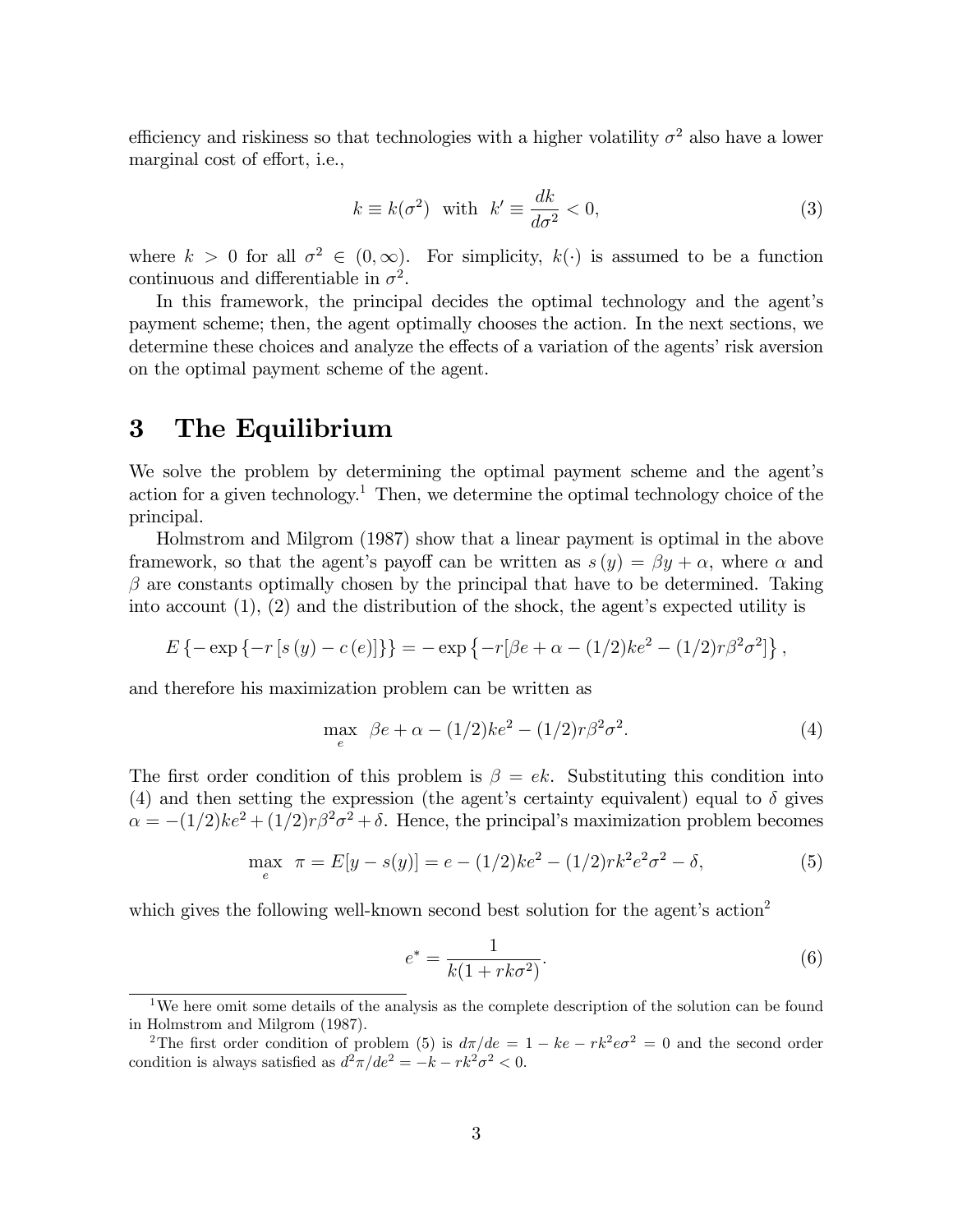Using the fact that  $\beta = ek$ , it follows that the optimal share of output paid to the agent is

$$
\beta^* = \frac{1}{1 + rk\sigma^2},\tag{7}
$$

and the optimal fix payment is

$$
\alpha^* = \frac{-1 + rk\sigma^2}{2k(1 + rk\sigma^2)^2} + \delta.
$$
 (8)

Let now  $\sigma^2$  denote the variance of the optimal project. This is the solution of the following maximization problem of the principal

$$
\max_{\sigma^2} \ \pi^* = \frac{1}{2k(1 + rk\sigma^2)} - \delta,\tag{9}
$$

subject to the technological constraint (3), and where the maximized expect profit  $\pi^*$ (for a given technology) is obtained from the substitution of (6) into (5).

The first order condition of this problem is

$$
\frac{d\pi^*}{d\sigma^2} = -\frac{k' + 2rk k'\sigma^2 + rk^2}{2k^2(1 + rk\sigma^2)^2} = 0,
$$
\n(10)

and therefore the variance  $\sigma_*^2$  of the optimal project is implicitly defined by the following equation

$$
F \equiv -k' - 2rk k'\sigma^2 - rk^2 = 0,\tag{11}
$$

where  $k \equiv k(\sigma^2)$  and  $k' \equiv k'(\sigma^2)$ . The effort cost parameter at the optimal technology follows from (3) and it is  $k(\sigma^2_*)$ .<sup>3</sup>

In order to have unique interior solution, which will be useful for the comparative static analysis, we restrict the attention to functions of the technology  $k(\sigma^2)$  such that F in  $(11)$  is strictly concave. This requires that the following condition is always satisfied

$$
dF/d\sigma^2 = -4rk k' - 2r(k')^2 \sigma^2 - k''(1 + 2rk\sigma^2) < 0. \tag{12}
$$

The first component of (12) is positive (as  $k' < 0$ ), the second is negative while the third one has the opposite sign of k''. Therefore, while  $k(\sigma^2)$  can generally be concave or convex, a sufficient condition for  $(12)$  to hold is that k is sufficiently convex, i.e., that  $k''$  is positive and large enough.

The following proposition summarizes these results.

**Proposition 1** The principal chooses the technology with the variance  $\sigma^2$  implicitly defined by equation (11) and efficiency  $k(\sigma_x^2)$  as in (3). The agent optimally chooses the action  $e^*$  reported in (6) and the coefficients of the linear payment scheme  $\beta^*$  and  $\alpha^*$ are defined respectively by (7) and (8) with  $k \equiv k(\sigma_*^2)$  $\binom{2}{*}$  and  $\sigma^2 \equiv \sigma_*^2$  $\frac{2}{*}$ .

 $3\text{As the first two component of (11) are positive and the third one is negative the first order condition.}$ can be satisfied for an appropriate  $k(\sigma^2)$  function.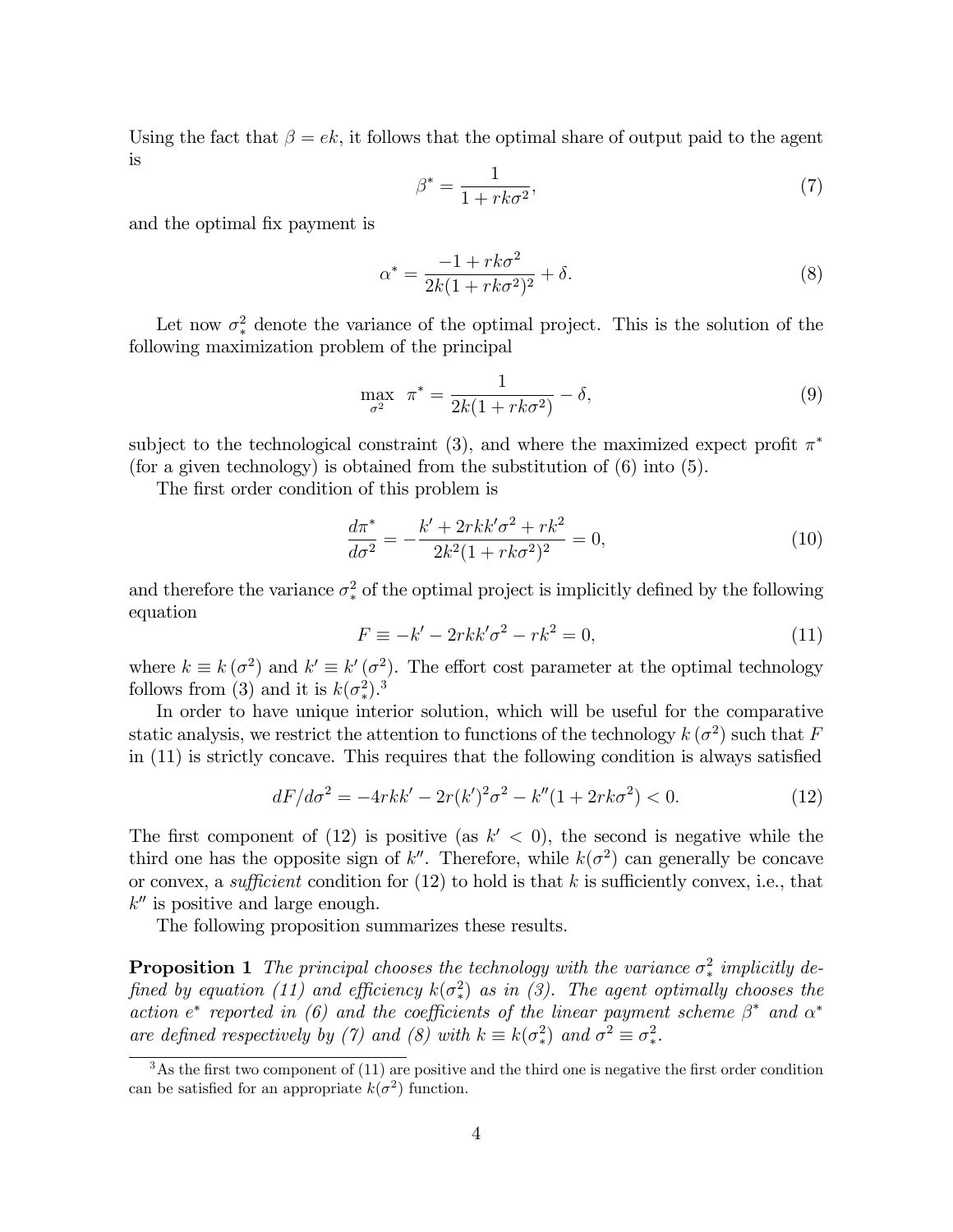## 4 Agent's risk aversion and the provision of incentives

We now analyze how a variation in the agent's risk aversion affects the provision of incentives when, as in our framework, such a variation also induces a change in the technology adopted.

By applying the implicit function theorem to equation (11), we obtain that

$$
\frac{\partial \sigma_*^2}{\partial r} = -\frac{\partial F/\partial r}{\partial F/\partial \sigma^2} = -\frac{-2rk k'\sigma^2 - k^2}{-4rk k' - k'' - 2rk'k'\sigma^2 - 2rk k''\sigma^2} < 0,\tag{13}
$$

as the denominator is negative from the second order condition of maximization problem  $(9)$  and the numerator is also negative since the first order condition  $(11)$  implies that  $-2rk^{\prime}\sigma^{2} - k^{2} = k^{\prime}/r < 0$ . This means that a reduction in the agent's risk aversion increases the riskiness  $\sigma_*^2$  as well as the efficiency  $(k(\sigma_*^2))$  $(*)$  goes down) of the technology chosen by the principal.

We will now show that while the reduction of the agent's risk aversion induces the principal to provide more incentives by increasing the agent's payment related to the output for any *given* technology (it is immediate from (7) that  $\beta^*$  is decreasing in r), this may no longer hold if the lower risk aversion of the agent leads the principal to change the technology employed (i.e., its efficiency and riskiness). In this case the characteristics of the new technology may affects the optimal provision of incentives in ways that counterbalance the former effect.

The total effect of a reduction of the agent's risk aversion on the optimal share  $\beta^*$  of output paid to the agent is obtained by total differentiation of  $(7)$  which gives

$$
\frac{d\beta^*}{dr} = \frac{\partial\beta^*}{\partial r} + \frac{\partial\beta^*}{\partial\sigma^2}\frac{\partial\sigma^2}{\partial r} + \frac{\partial\beta^*}{\partial k}\frac{\partial k}{\partial\sigma^2}\frac{\partial\sigma^2}{\partial r}.
$$
\n(14)\n  
\ndirect effect (-)\n  
\n
$$
\frac{d\beta^*}{dr} = \frac{\partial\beta^*}{dr} + \frac{\partial\beta^*}{\partial k}\frac{\partial k}{\partial\sigma^2}\frac{\partial\sigma^2}{\partial r}.
$$
\n(15)

The first component in (14) represents the *direct effect* of a reduction of r on  $\beta^*$ , namely the effect on  $\beta^*$  if the same technology is employed. This component is equal to

$$
\frac{\partial \beta^*}{\partial r} = -\frac{k\sigma^2}{(1 + rk\sigma^2)^2},\tag{15}
$$

and it is always negative as a lower risk aversion makes it optimal for the principal to give more incentives and less insurance to the agent, which requires increasing the payment related to output.

The other two components in  $(14)$  represent the *indirect effect* of the reduction of r on  $\beta^*$ , i.e. the effect caused by a change in the technology employed by the principal. The new technology is characterized by a higher efficiency and a higher riskiness which generate two opposing effects on  $\beta^*$ . The higher riskiness  $\sigma_*^2$  of the project makes it optimal the provision of more insurance and less incentives to the agent, and this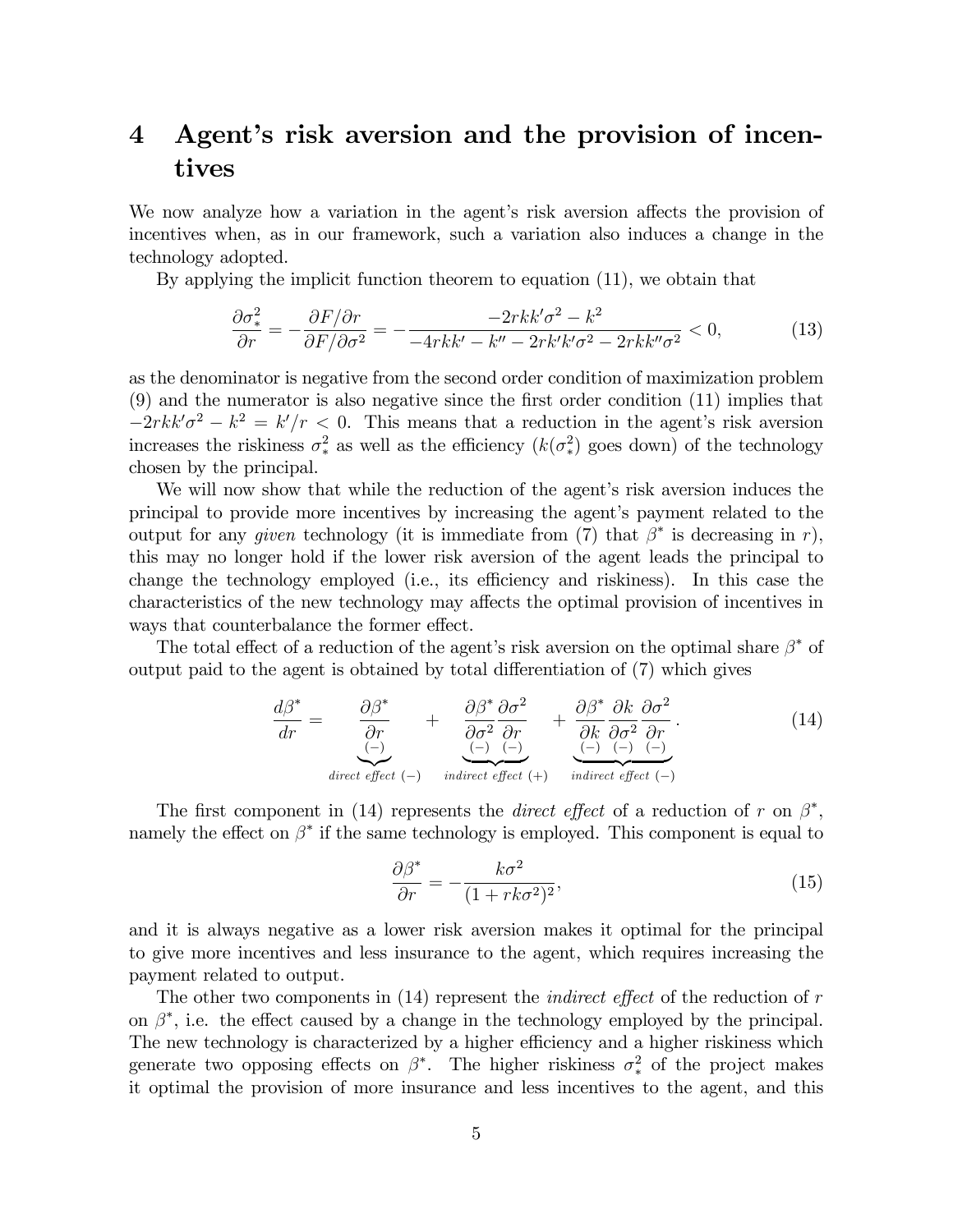implies that the payment related to output decreases (we can call this the riskiness  $effect$ ). Indeed, we obtain that

$$
\frac{\partial \beta^*}{\partial \sigma^2} = -\frac{rk}{(1 + rk\sigma^2)^2} < 0. \tag{16}
$$

On the other hand, the new technology is also characterized by a higher efficiency (i.e., a lower cost of effort k), which makes it optimal an increase of incentives  $as<sup>4</sup>$ 

$$
\frac{\partial \beta^*}{\partial k} = -\frac{r\sigma^2}{(1 + rk\sigma^2)^2} < 0. \tag{17}
$$

This means that  $\beta^*$  increases as r goes down. We call this the *efficiency effect* and it goes in the same sign of the direct effect.

Therefore, the indirect effect due to the change of technology may in general lead to an increase or a decrease in  $\beta^*$ . We now try to understand under what conditions there is a definite sign in the relationship between r and  $\beta^*$ .

Let us first analyze the case where the indirect effect has the same sign of the direct effect, so that  $d\beta^*/dr$  is always negative and, therefore, a lower agent's risk aversion leads to more incentives. From (14) it is immediate that this is the case when  $(\partial \beta^*/\partial \sigma^2)$  +  $(\partial \beta^*/\partial k)k' \geq 0$  since  $\partial \sigma^2/\partial r$  is always negative. Using (16) and (17), we obtain that this condition is satisfied when the elasticity  $E_{k\sigma}$  of the technology with respect to the volatility is weakly greater than 1, i.e.,

#### Condition 1

$$
E_{k\sigma} \equiv -k'\frac{\sigma^2}{k} \ge 1.
$$

The intuition for this result is the following. If the function  $k(\sigma^2)$  is elastic, then the increased efficiency of the technology (i.e., the reduction of  $k$ ) associated to a given increase in its riskiness  $\sigma^2$  is relatively large. This implies that the efficiency effect dominates the riskiness effect. Therefore, under Condition 1, the indirect effect has a negative sign and the reduction of the agent's risk aversion  $r$  always leads to an increase of  $\beta^*$ , which means that the principal will provide more incentives to the agent.

When  $k(\sigma^2)$  is rigid and therefore Condition 1 does not hold, the efficiency effect is small relative to the riskiness effect and the indirect effect will be positive. As the direct effect has a negative sign, the total effect of a reduction in r on  $\beta^*$  will generally be ambiguous. However, if the increased riskiness of the new technology is sufficiently strong, then the lower agent's lower may induce a reduction of incentives.

The following proposition summarizes these results.

**Proposition 2** A reduction in the agent's risk aversion r generates two effects on the optimal share of output  $\beta^*$  paid to the agent. The direct effect always increases  $\beta^*$  while

<sup>&</sup>lt;sup>4</sup>This effect goes in the same direction of the direct effect generated by the reduction of  $r$ .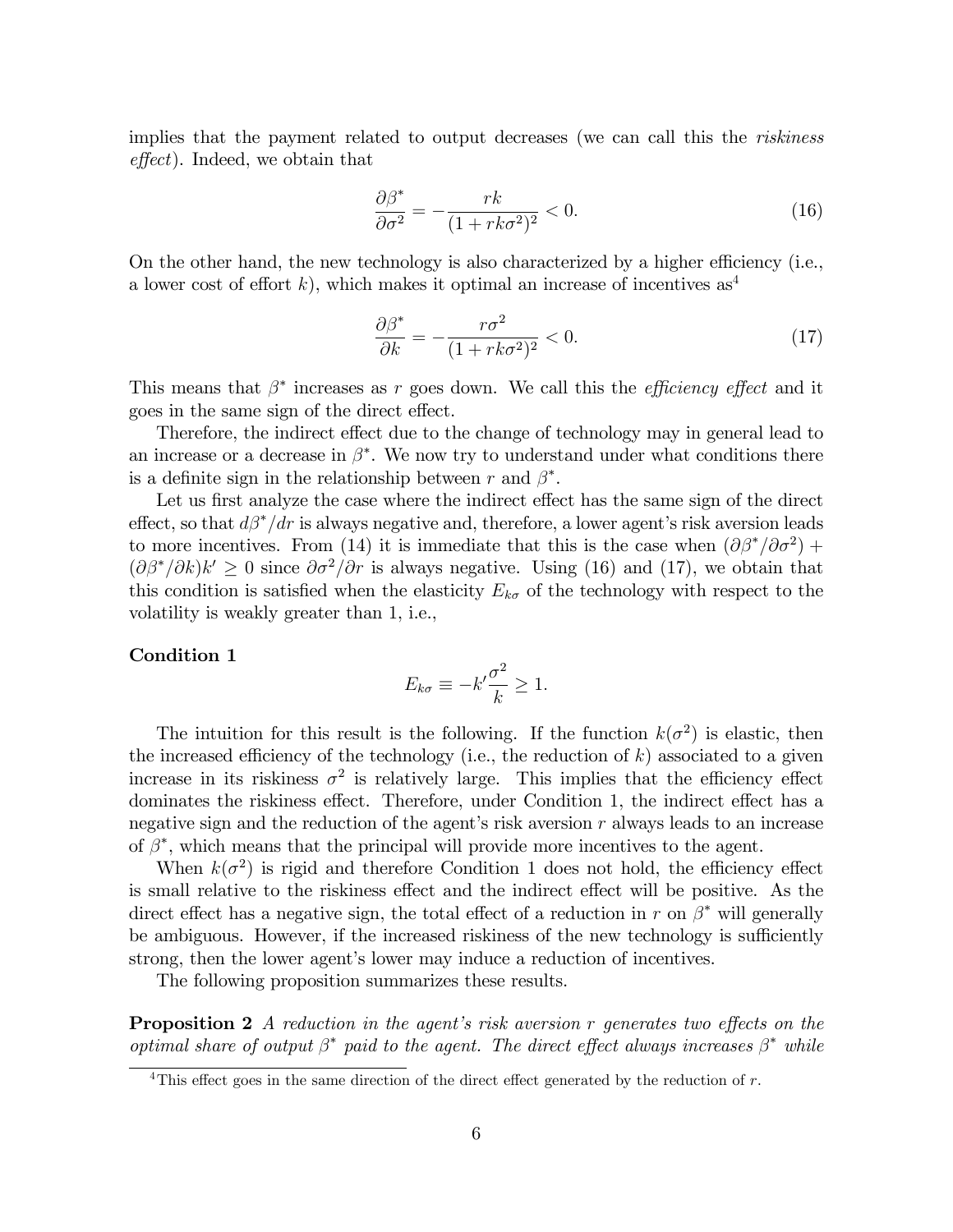the indirect effect due to the change of technology can lead to an increase or a decrease of  $\beta^*$ . When Condition 1 is satisfied, both the direct and indirect effects have the same sign and a lower risk aversion r unambiguously increase  $\beta^*$  (i.e.,  $\partial \beta^* / \partial r < 0$ ). When Condition 1 does not hold, the total effect of r on  $\beta^*$  is generally ambiguous.

Let us now consider a specific functional form for the relationship between the cost parameter k of the agent's action and the variance of the shock  $\sigma^2$ . In particular, we assume that this technology function has a constant elasticity and it is  $k = A(\sigma^2)^{-\eta}$ , with  $A > 0, \eta \in (0, 1/2)$  and  $\sigma^2 \in (0, \infty)$  so that k is finite and positive for all  $\sigma^2$ . Then,  $k' = -\eta k(\sigma^2)^{-1} < 0$  and  $k'' = \eta(\eta + 1)k(\sigma^2)^{-2} > 0$ .

The first order condition  $(11)$  of the principal's maximization problem can be rewritten as

$$
\eta\left(\sigma^2\right)^{\eta-1} + rA\left(2\eta - 1\right) = 0,\tag{18}
$$

which implies that the variance of the optimal technology is equal  $\text{to}^5$ 

$$
\sigma_*^2 = \left[\frac{\eta}{rA\left(1-2\eta\right)}\right]^{\frac{1}{1-\eta}}.\tag{19}
$$

From  $\eta$  < 1/2 follows that Condition 1 is not satisfied (as  $E_{k\sigma} = \eta < 1$ ) and the indirect effect is positive, i.e., the change of technology induced by the lower agent's risk aversion r leads to a reduction of  $\beta^*$  (the riskiness effect dominates the efficiency effect). This indirect effect opposes to the direct effect which instead pushes for an increase in  $\beta^*$ . The total effect of a reduction of r on  $\beta^*$  can be computed by substituting (15), (16), (17) and  $\partial \sigma_*^2 / \partial r$  (which is obtained from (19)) into (14). This leads to  $\partial \beta^* / \partial r = 0$ which means that, in this special case, the direct and indirect effect of a change in  $r$  on  $\beta^*$  exactly offset each other and therefore that a reduction in the agent's risk aversion leaves the fraction of output paid to the agent unchanged.

#### 5 Conclusions

We have shown that in a principal-agent model when the choice of the technology is endogenous for the principal the usual negative trade-off existing between the agent's risk aversion and the optimal incentive does not necessarily hold and can, in some cases, be reversed. This may occur when the link between the efficiency of the technology and its riskiness is weak. The reason is that for higher levels of agent's risk aversion the principal can decide to select less risky (and not much more inefficient) technologies that, in turn, make convenient the adoption of more powered incentive schemes.

<sup>&</sup>lt;sup>5</sup>First note that  $\eta < 1/2$  is necessary in order to get an interior solution. Second, it is immediate that  $d\pi^*/d\sigma^2 \geq 0$  if  $\sigma^2 \leq \sigma_*^2$ that  $d\pi^*/d\sigma^2 \geq 0$  if  $\sigma^2 \leq \sigma_*^2$ . This means that profits are monotonically increasing in  $\sigma^2$  when  $\sigma^2 < \sigma_*^2$  and monotonically decreasing when  $\sigma^2 > \sigma_*^2$ , which confirms that profits are maximum at  $\sigma_*^2$  $\frac{2}{*}$ .